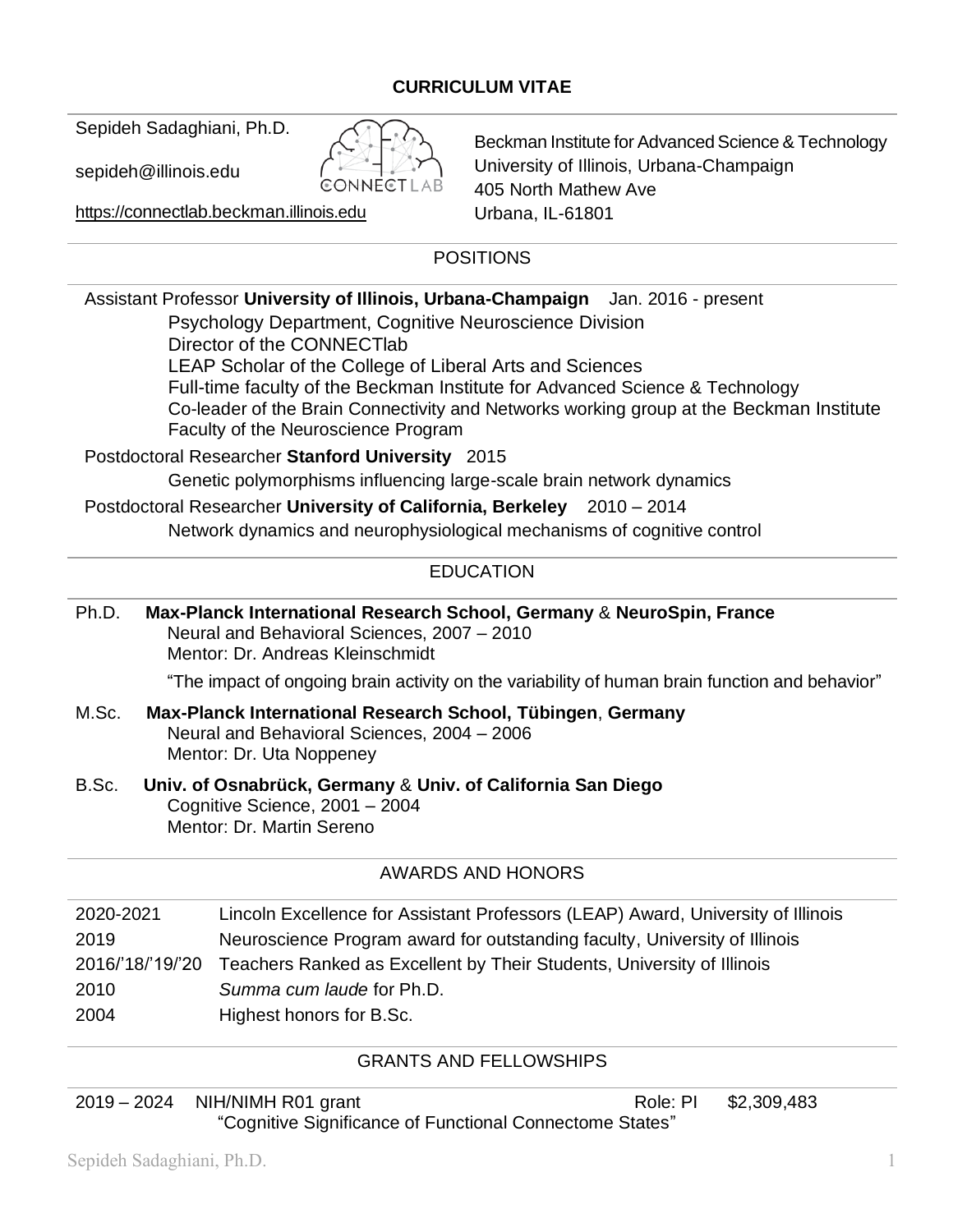| $2018 - 2021$ | NIH/NINDS R21 grant<br>"Brain structure and function in adult ZIKV patients with neurological manifestations"                                                                            | Role: PI    | \$428,848         |
|---------------|------------------------------------------------------------------------------------------------------------------------------------------------------------------------------------------|-------------|-------------------|
| $2019 - 2021$ | NIN/NIMH R21 grant<br>"Effect of emotion mindset on emotion processing"                                                                                                                  | Role: Co-I  | \$417,759         |
| $2019 - 2020$ | Strategic Research Initiative, University of Illinois<br>"Mapping the Human Chronnectome"                                                                                                | Role: Co-PI | \$70 <sub>k</sub> |
| $2016 - 2018$ | Carle-Illinois seed grant<br>"Understanding cognitive outcomes of strokes using rhythms of the brain"                                                                                    | Role: PI    | \$50k             |
| 2017          | Beckman Institute's Intelligent Systems seed fund<br>"Unveiling mechanisms of cognitive inflexibility in major depression; the role of<br>infraslow electrophysiological brain activity" |             |                   |
| 2016          | Faculty Research Travel Grant, Illinois Center for Latin American & Caribbean Studies                                                                                                    |             |                   |
| $2011 - 2013$ | German Research Foundation (DFG) postdoctoral research fellowship                                                                                                                        |             |                   |
| 2011          | German Academic Exchange Service postdoctoral fellowship (fellowship declined)                                                                                                           |             |                   |
| $2007 - 2010$ | Doctorate fellowship of Friedrich-Ebert Foundation, Germany                                                                                                                              |             |                   |
| 2009          | Travel Award of the Organization for Human Brain Mapping                                                                                                                                 |             |                   |
| $2004 - 2006$ | Master Studies Fellowship of Friedrich-Ebert Foundation, Germany                                                                                                                         |             |                   |
| 2005          | Travel Award of the Organization for Human Brain Mapping                                                                                                                                 |             |                   |
| $2003 - 2004$ | Undergraduate Fellowship of Friedrich-Ebert Foundation, Germany                                                                                                                          |             |                   |

## PROFESSIONAL ORGANIZATION AND COMMITTEE SERVICE

**Program Committee**, Cognitive Neuroscience Society, elected for 2021-2023 programs

**Program Committee**, Organization for Human Brain Mapping, elected for 2019-2021 programs

**Sustainability and Environment Action Committee**, Organization for Human Brain Mapping, 2021 – Chair of annual meeting working group

**Committee on Large-Scale Network Nomenclature**, Organization for Human Brain Mapping 2020 -

## PUBLICATIONS

Google Scholar profile [https://scholar.google.com/citations?user=XD7B\\_0EAAAAJ&hl=en](https://scholar.google.com/citations?user=XD7B_0EAAAAJ&hl=en)

Mostame P, **Sadaghiani S** (2021) Oscillation-based connectivity architecture is dominated by an intrinsic spatial organization, not cognitive state or frequency. *Journal of Neuroscience.* 41(1): 179-92. <https://doi.org/10.1523/JNEUROSCI.2155-20.2020>

Egan MK, Larsen R, Wirsich J, Sutton B, **Sadaghiani S**. (2021) Safety and data quality of EEG recorded simultaneously with multi-band fMRI. *PlosONE*. *In press* Preprint:<https://doi.org/10.1101/2020.08.19.256974>

Wirsich J, Jorge J, Iannotti GR, Shamshiri EA, Grouiller F, Abreu R, Lazeyras F, Giraud AL, Gruetter R, **Sadaghiani S**, Vulliémoz S (2021) EEG and fMRI connectomes are reliably related: a simultaneous EEG-fMRI study from 1.5T to 7T. *NeuroImage*. 231: 117864 <https://doi.org/10.1016/j.neuroimage.2021.117864>

Mostame P, **Sadaghiani S** (2020) Phase coupling and amplitude coupling are tied by an intrinsic spatial organization but show divergent stimulus-related changes*. NeuroImage*. 219: 117051*.* <https://doi.org/10.1016/j.neuroimage.2020.117051>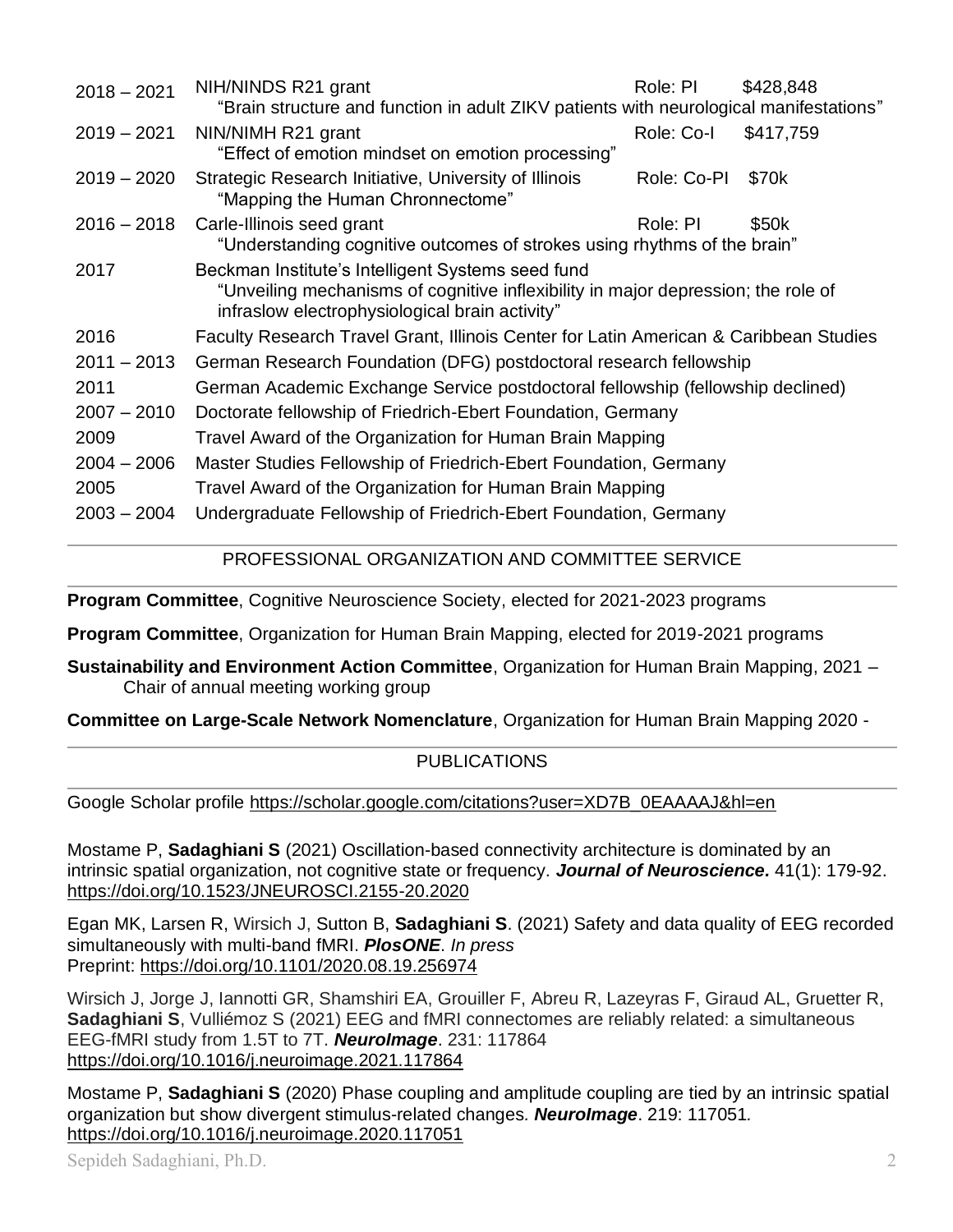Wirsich J, Giraud A-L, **Sadaghiani S** (2020)

Concurrent EEG- and fMRI-derived connectomes exhibit linked dynamics. *NeuroImage*. 219: 116998*.* <https://doi.org/10.1016/j.neuroimage.2020.116998>

Wirsich J, Amico E, Giraud A-L, Goni J, **Sadaghiani S** (2020) Multi-timescale functional connectome traits: A bimodal decomposition of concurrent EEG-fMRI. *Network Neuroscience.* 4(3): 658-677. [https://doi.org/10.1162/netn\\_a\\_00135](https://doi.org/10.1162/netn_a_00135)

**Sadaghiani S**, Wirsich J. (2020) Connectome organization across temporal scales: New insights from multimodal approaches. *Network Neuroscience.* 4(1): 1-29. [https://doi.org/10.1162/netn\\_a\\_00114](https://doi.org/10.1162/netn_a_00114)

**Sadaghiani S**, Dombert PL, Lovstad M, Funderud I, Melig T, Endestad T, Knight RT, Solbakk A-K, D'Esposito M. (2018) Lesions to the Fronto-Parietal Adaptive Control Network Impact Alpha-Band Phase Synchrony and Cognitive Control. *Cerebral Cortex*. 29(10): 4142-4153. <https://doi.org/10.1093/cercor/bhy296>

Bido-Medina R, Wirsich J, Severino Rodriguez M, Oviedo J, Miches I, Bido P, Tusen L, Stoeter P, **Sadaghiani S.** (2018) Impact of Zika Virus on adult human brain structure and functional organization. *Annals of Clinical and Translational Neurology,* 5(6): 752-762.<https://doi.org/10.1002/acn3.575>

Aaron Kucyi, Arielle Tambini, **Sadaghiani S**, Shella Keilholz, Jessica R. Cohen (2018) Spontaneous cognitive processes and the behavioral validation of time-varying brain connectivity. *Network Neuroscience,* 2(4): 397-417. [https://doi.org/10.1162/netn\\_a\\_00037](https://doi.org/10.1162/netn_a_00037)

**Sadaghiani S**, Ng B, Altmann A, Poline J-B, [IMAGEN consortium contributors], Napolioni V, Greicius M (2017). Overdominant effect of a *CHRNA4* polymorphism on cingulo-opercular network activity and cognitive control. *Journal of Neuroscience,* 37(40): 9657-66. <https://doi.org/10.1523/JNEUROSCI.0991-17.2017>

**Sadaghiani S**, and Kleinschmidt A (2016). "Brain Networks and α-Oscillations: Structural and Functional Foundations of Cognitive Control." *Trends in Cognitive Sciences*, 20(11):805-817. <https://doi.org/10.1016/j.tics.2016.09.004>

**Sadaghiani S**, Poline JB, Kleinschmidt A, D'Esposito M (2015). Ongoing dynamics in large-scale functional connectivity predict perception. *Proceedings of the National Academy of Sciences,* 112 (27), 8463-8468. <https://doi.org/10.1073/pnas.1420687112>

**Sadaghiani S**, D'Esposito M (2015). Functional characterization of the cingulo-opercular network in the maintenance of tonic alertness. *Cerebral Cortex*, 25(9): 2763-73. <https://doi.org/10.1093/cercor/bhu072>

**Sadaghiani S**, Kleinschmidt A (2013). Functional interactions between intrinsic brain activity and behavior. *NeuroImage*, 80:379-86. <https://doi.org/10.1016/j.neuroimage.2013.04.100>

Fabienne P, **Sadaghiani S**, Leroy C, Courvoisier DS, Maroy R, Bottlaender M (2013). High density of nicotinic receptors in the cingulo-insular network. *NeuroImage*, 79:42-51*.*  <https://doi.org/10.1016/j.neuroimage.2013.04.074>

**Sadaghiani S**, Scheeringa R, Lehongre K, Morillon B, Giraud AL, D'Esposito M, Kleinschmidt A (2012). Alpha-band phase synchrony is related to activity in the fronto-parietal adaptive control network. *Journal of Neuroscience,* 32(41): 14305-14310.<https://doi.org/10.1523/JNEUROSCI.1358-12.2012>

Ciuciu P, Varoquaux G, Abry P, **Sadaghiani S**, Kleinschmidt A (2012). Scale-Free and Multifractal Time Dynamics of fMRI Signals during Rest and Task. *Frontiers in Physiology* 3:186. <https://doi.org/10.3389/fphys.2012.00186>

Sepideh Sadaghiani, Ph.D. 3 Coste C, **Sadaghiani S**, Friston K, Kleinschmidt A (2011). Ongoing Brain Activity Fluctuations Directly Account for Inter-Trial and Indirectly for Inter-Subject Variability in Stroop Task Performance. *Cerebral Cortex,* 21(11): 2612-9*.* <https://doi.org/10.1093/cercor/bhr050>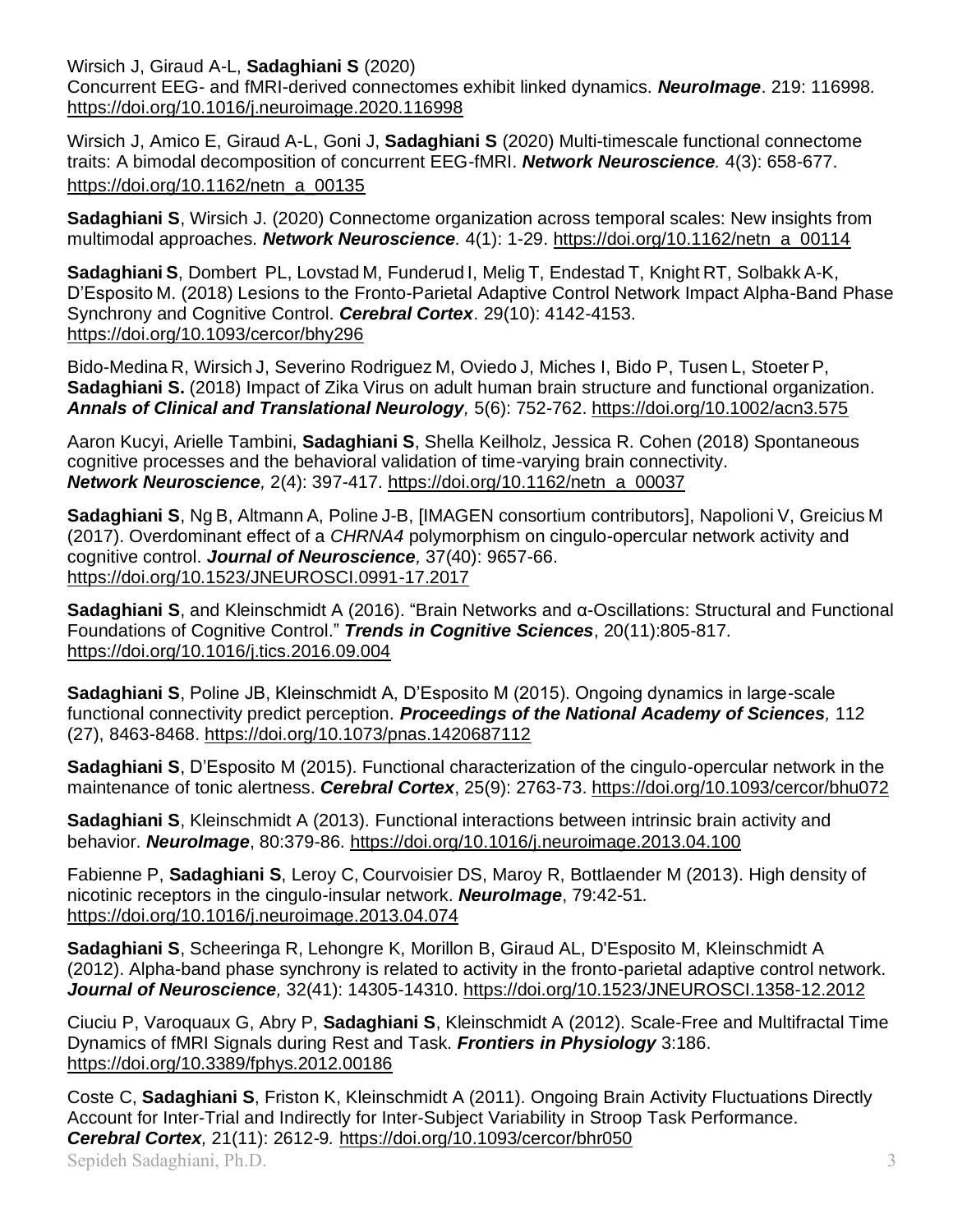**Sadaghiani S**, Scheeringa R, Lehongre K, Morillon B, Giraud AL, Kleinschmidt A (2010). Intrinsic Connectivity Networks, Alpha Oscillations and Tonic Alertness: A simultaneous EEG/fMRI Study. *Journal of Neuroscience*, 30(30): 10243-50. <https://doi.org/10.1523/JNEUROSCI.1004-10.2010>

**Sadaghiani S**, Hesselmann G, Friston KJ, Kleinschmidt A (2010). The relation of ongoing brain activity, evoked neural responses, and cognition. *Frontiers in Systems Neuroscience*, 4(20). <https://doi.org/10.3389/fnsys.2010.00020>

**Sadaghiani S**\*, Hesselmann G\*, Friston KJ, Kleinschmidt A (2010). Predictive coding or evidence accumulation? False inference and neuronal fluctuations. *PLoS One* 5(3):e9926. <https://doi.org/10.1371/journal.pone.0009926> \*The first two authors contributed equally.

Varoquaux G, **Sadaghiani S**, Pinel P, Kleinschmidt A, Poline JB, Thirion B (2010). A group model for stable multi-subject ICA on fMRI datasets. *NeuroImage,* 51(1): 288-99. <https://doi.org/10.1016/j.neuroimage.2010.02.010>

**Sadaghiani S**, Hesselmann G, Kleinschmidt A (2009). Distributed and antagonistic contributions of ongoing activity fluctuations to auditory stimulus detection. *Journal of Neuroscience,* 29(42): 13410-7. <https://doi.org/10.1523/JNEUROSCI.2592-09.2009>

**Sadaghiani S**, Maier JX, Noppeney U (2009). Natural, metaphoric and linguistic auditory direction signals have distinct influences on visual motion processing. *Journal of Neuroscience* 29(20): 6490-9. <https://doi.org/10.1523/JNEUROSCI.5437-08.2009>

**Sadaghiani S**, Ugurbil K, Uludag K (2009). Neural activity-induced modulation of BOLD post-stimulus undershoot independent of the positive response. *Magnetic Resonance Imaging,* 27(8): 1030-8. <https://doi.org/10.1016/j.mri.2009.04.003>

### BOOK CHAPTERS:

Damoiseaux JS, Altmann A, Richiardi J, **Sadaghiani S.** (2021) Applications of MRI Connectomics. Chapter to be published in: Jezzard P & Choi IY (Eds.) *Advanced Neuro Magnetic Resonance Techniques and Applications*. Elsevier Academic Press. Preprint:<https://psyarxiv.com/u4y8s>

### UNDER REVIEW:

**Sadaghiani S**. Brookes M, Baillet S. *Invited contribution to special issue.* Connectomics of human electrophysiology. *Under review*. Preprint:<https://psyarxiv.com/dr7zh/>

Jun S, Alderson TH, Altmann A, **Sadaghiani S.** Functional connectome reconfigurations are heritable and related to cognition. *Under review*

### IN PREPARATION:

Alderson TH, Wirsich J, Lehongre K, Morillon B, Giraud AL, Koyejo S, **Sadaghiani S**. Connectome dynamics constitute temporally scale-free transitions across network coactivation patterns. *In preparation*

Mostame P, Wirsich J, Alderson TH, Ridley B, Vulliemoz S, Guye M, Lemieux L, **Sadaghiani S**. Concurrent fMRI and intracranial EEG capture spatially similar connectome states at asynchronous times. *In preparation*

Li Y, Bido-Medina R, Alderson TH, Egan M, Perriello C, Yang R, Pritschet L, Winter-Nelson E, Heller W, **Sadaghiani S.** Long-range temporal structure and scale-free characteristics of emotion- and object perception. *In preparation*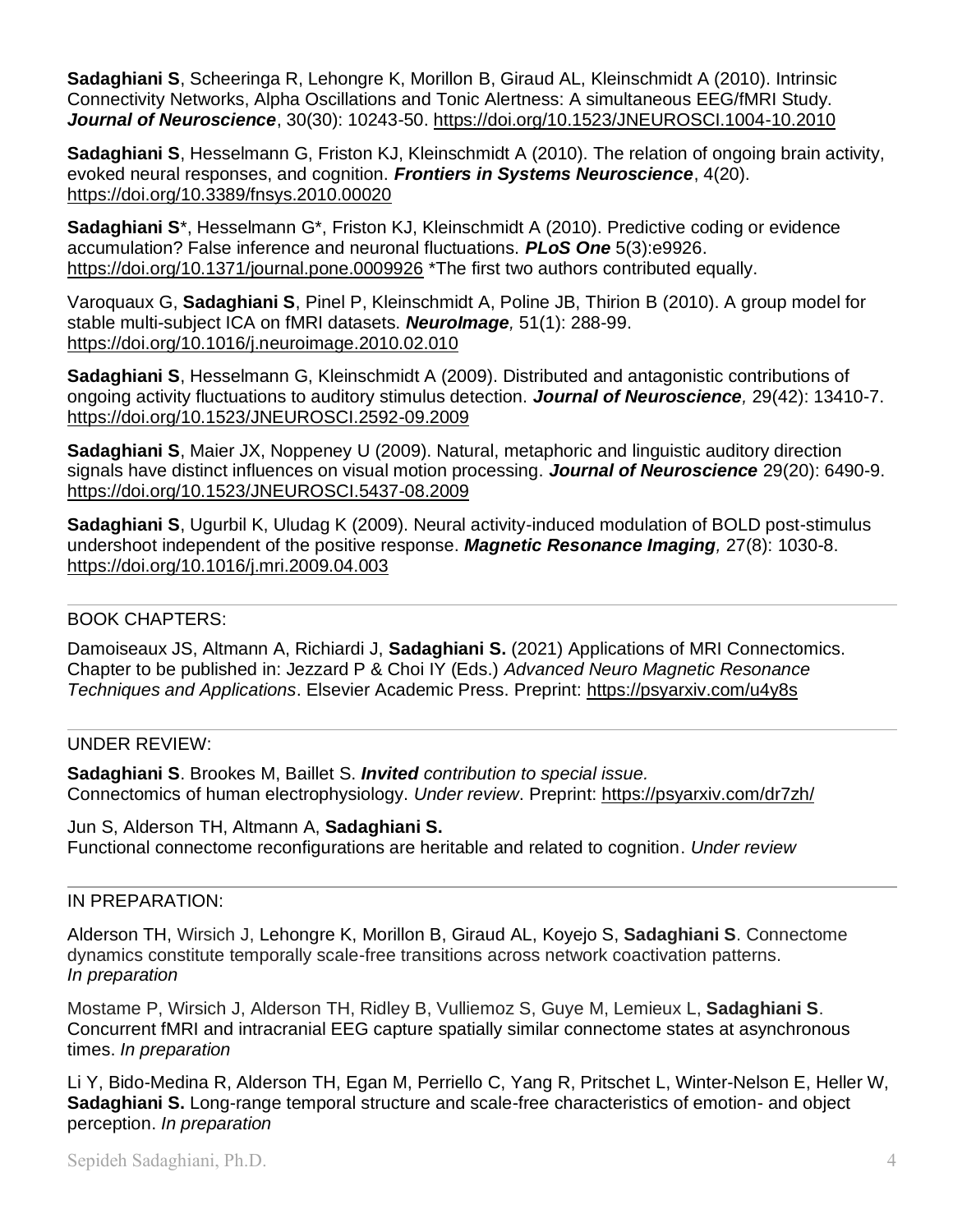Egan MK, Costines C, D'Esposito M, **Sadaghiani S.** Network interactions underlying endogenous maintenance of attention. *In preparation*

Jun S, Bido-Medina R, Oviedo J, Miches I, Tusen L, Stoeter P, Severino Rodriguez M, **Sadaghiani S**. Long-term impact of Zika virus on adult human brain structure. *In preparation*

#### SCIENCE COMMUNICATION:

**Sadaghiani S** (2014). The brain never stops. *Front. Young Minds*, 2:6. doi:10.3389/frym.2014.00006

#### PRESENTATIONS

| <b>Invited Talks:</b> |                                                                                                                                                                                                                                                                                           |  |
|-----------------------|-------------------------------------------------------------------------------------------------------------------------------------------------------------------------------------------------------------------------------------------------------------------------------------------|--|
| 2021                  | 20 <sup>th</sup> World Congress of Intl Organization of Psychophysiology (IOP) (virtual)<br>"Spatial and temporal principles of electrophysiological connectome dynamics"                                                                                                                 |  |
| 2021                  | Seminar of Neuro-Cognitive Psychology, University of Munich, Germany (virtual)<br>"The functional connectome across spatiotemporal scales: integrating fMRI and (i)EEG"                                                                                                                   |  |
| 2021                  | Georgia Institute of Technology Neuroscience Seminar Series, Atlanta, GA (virtual)<br>"How integrating fMRI and (i)EEG changes our understanding of the human brain"                                                                                                                      |  |
| 2021                  | Beckman Institute Director's Seminar, Urbana, IL<br>"The functional connectome across spatiotemporal scales"                                                                                                                                                                              |  |
| 2020                  | Medical University of South Carolina, Charleston, SC (virtual)<br>Center for Biomedical Imaging Seminar series<br>"Intrinsic connectivity across spatiotemporal scales: integrating fMRI, EEG, and<br>ECoG"                                                                               |  |
| 2019                  | Whistler Summer Workshop on Brain Functional Organization, Noosa, Australia<br>"The connectome across electrophysiological and hemodynamic signals: Bridging<br>modalities to understand the brain's dynamic functional repertoire".                                                      |  |
| 2019                  | Mathematical and Computational Psychology colloquia, Purdue, West Lafayette, IN<br>"Intrinsic cognitive architectures and the significance of spontaneous brain activity"                                                                                                                 |  |
| 2017                  | Cognitive Science Seminar, University of Arizona, Tucson, AZ<br>"Network dynamics underlying cognitive control"                                                                                                                                                                           |  |
| 2017                  | Center for Latin American and Caribbean Studies, Univ. of Illinois, Urbana, IL<br>"Brain structure and function in adult ZIKV patients with neurological manifestations:<br>A collaboration in the Dominican Republic."                                                                   |  |
| 2016                  | International Congress of Neurology and Neurosurgery, Dominican Republic<br>"Advances in Functional Neuroimaging: Cognitive Relevance of Intrinsic Brain Activity<br>and Connectivity"<br>"Nicotinic Receptor Polymorphism Linked to Alertness and Cingulo-Opercular<br>Network Activity" |  |
| 2016                  | SYNAPSE Carle Neuroscience Conference, Carle Foundation Hospital, Urbana, IL<br>"Cognitive Relevance of Intrinsic Brain Activity and Connectivity"                                                                                                                                        |  |
| 2016                  | Cognitive Neuroscience, Washington University, St. Louis, MO<br>"A CHRNA4 polymorphism impacting cingulo-opercular network activity and<br>alertness"                                                                                                                                     |  |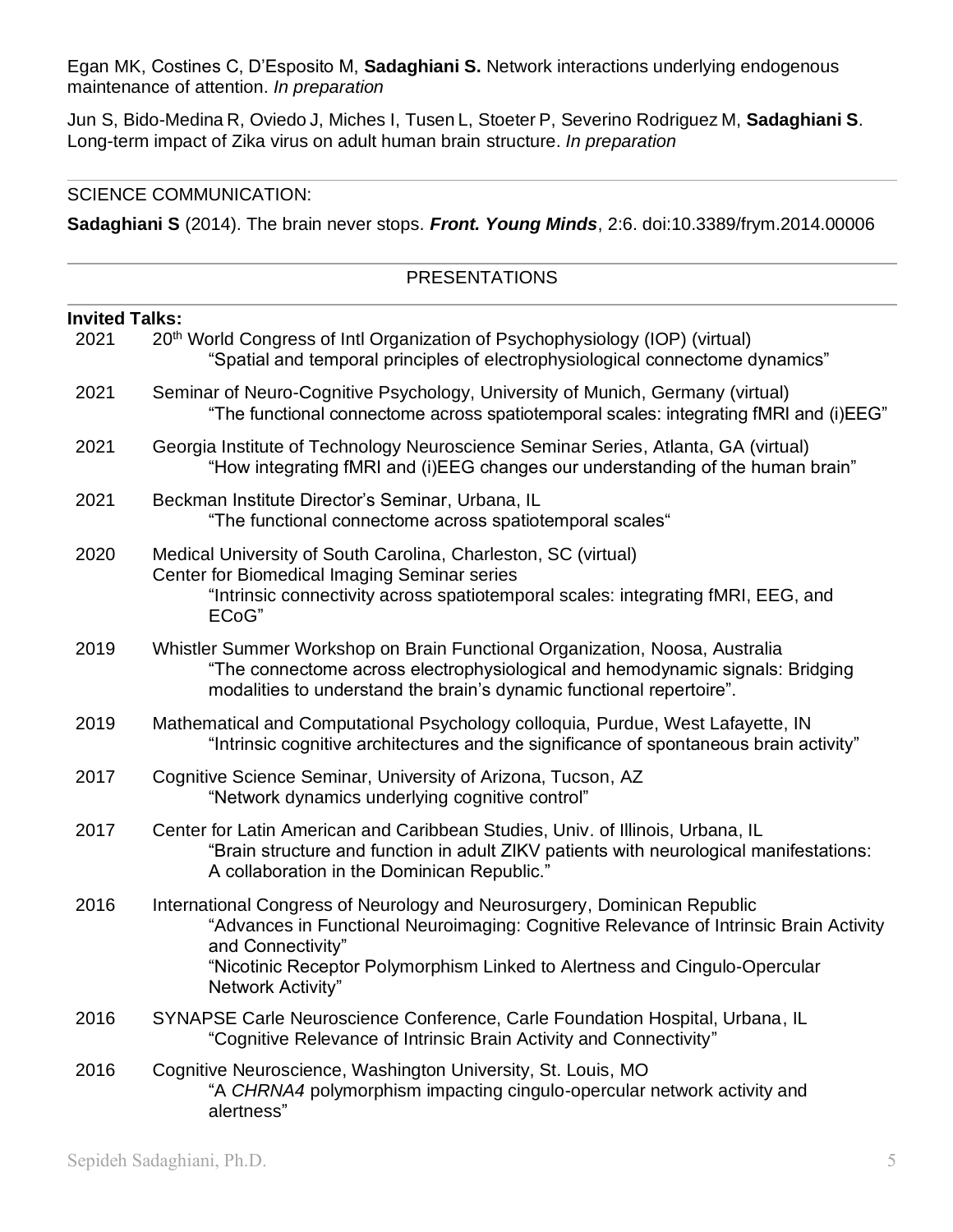|                          | "Graph Analysis in fMRI"<br>"Network Analysis"                                                                                                                                                                                      |
|--------------------------|-------------------------------------------------------------------------------------------------------------------------------------------------------------------------------------------------------------------------------------|
| 2012,<br>2013,<br>& 2015 | ESMRMB International educational workshop series on Resting State fMRI,<br>Magdeburg, Germany; Vienna, Austria; & Berlin, Germany<br>"Interactions between ongoing and evoked activity"<br>"Combining EEG/fMRI of ongoing activity" |
| 2015                     | Neuroengineering IGERT symposium, Urbana, IL<br>"Electrophysiological Signatures of Large-Scale Functional Connectivity Networks"                                                                                                   |
| 2012                     | EEG-fMRI: from trial to trial. Delmenhorst, Germany<br>"Large-scale phase synchrony and intrinsic connectivity networks for top-down control."                                                                                      |
| 2011                     | International Conference on Cognitive Neuroscience, symposium, Mallorca, Spain<br>"Does alpha synchronization index that cyclic inhibition maintains alertness?"                                                                    |
| <b>Other Talks:</b>      |                                                                                                                                                                                                                                     |
| 2021                     | Cognitive Neuroscience Society, symposium talk (virtual)<br>"Cognitive control network states impacting perception"                                                                                                                 |
| 2020                     | Organization for Human Brain Mapping annual meeting, educational course (virtual)<br>"Intrinsic connectivity across modalities: Integrating information from EEG-fMRI and<br>ECoG to understand intrinsic connectivity"             |
| 2017                     | Advanced Computational Neuroscience Network - Big Data workshop. Bloomington, IN<br>"A common nicotinic receptor polymorphism promotes individual differences in tonic<br>alertness and Cingulo-Opercular network activity"         |
| 2016                     | Org for Human Brain Mapping annual meeting, symposium talk, Geneva, Switzerland<br>"The role of intrinsic functional connectivity in perception"                                                                                    |
| 2016                     | Cognitive Neuroscience Society annual meeting, symposium talk, NYC<br>"Dynamic functional connectivity and behavioral variability"                                                                                                  |
| 2009                     | Organization for Human Brain Mapping annual meeting, San Francisco, CA<br>"Antagonistic contributions of distributed ongoing activity fluctuations to auditory stimulu<br>detection" Neurolmage 47 (Supplement 1) S155.             |
| 2005                     | Society for Neuroscience annual meeting, Washington DC<br>"Spatiotemporal brain activation pattern during visually-guided reaching using cortical-<br>surface-based methods."                                                       |
| 2021                     | Conference/Workshop/Symposium Organizer:<br>Co-organizer, 5 <sup>th</sup> Big Data Neuroscience Meeting of the Advanced Computational<br>Neuroscience Network, Urbana, IL                                                           |
| 2019                     | Symposium organizer, Org fur Human Brain Mapping annual meeting, Rome, Italy<br>"Spatial Organization of Connectivity over Timescales"                                                                                              |
| 2017                     | Co-organizer, Global BrainHack (neuroscience hackathon) Illinois chapter, Urbana, IL                                                                                                                                                |
| 2017                     | Co-organizer, Brain Oscillations Symposium, Urbana, IL                                                                                                                                                                              |
| 2013                     | Session Chair, Organization for Human Brain Mapping, Seattle, WA<br>"Multi-Modal Modeling and Analysis Methods"                                                                                                                     |
|                          |                                                                                                                                                                                                                                     |

2015 UCLA Advanced Neuroimaging Summer Program, Los Angeles, CA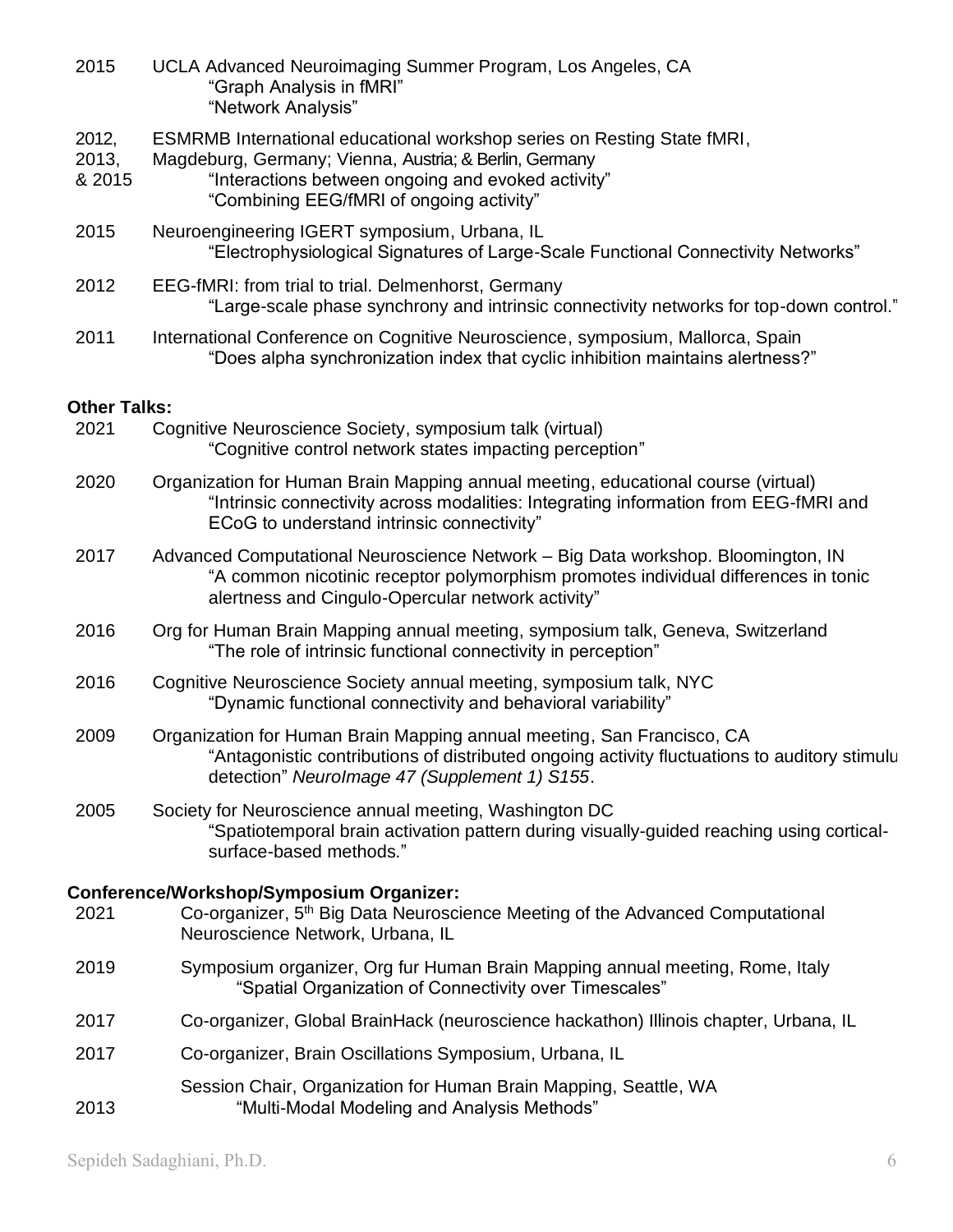# **University of Illinois, Urbana-Champaign**

| <b>Course Instructor</b>                                      |                                                                                                |
|---------------------------------------------------------------|------------------------------------------------------------------------------------------------|
| 2018-present                                                  | PSYC396 Neuroanatomy and Neuropsychology                                                       |
| 2018-present                                                  | PSYC496/593 Practical Issues in Cognitive Control Research<br>and Network Neuroscience         |
| 2016-present                                                  | PSYC445/NEUR445 Cognitive Neuroscience Laboratory<br>(focus on Functional Neuroimaging)        |
| 2016, 2021                                                    | PSYC598 Brain & Cognition Proseminar                                                           |
| <b>Postdoc Mentor</b>                                         |                                                                                                |
| 2016-2018                                                     | Jonathan Wirsich, Beckman Institute<br>Now senior researcher at University Hospitals of Geneva |
| 2019-present                                                  | Thomas Alderson, Department of Psychology                                                      |
| <b>Graduate Mentor</b>                                        |                                                                                                |
| 2016-2019                                                     | Richard Bido-Medina, Neuroscience Graduate Program<br>Now Psychiatry resident at MGH/Harvard   |
| 2016-present                                                  | Maximillian Egan, Department of Psychology                                                     |
| 2018-present                                                  | Parham Mostame, PhD candidate, Department of Psychology                                        |
| 2019-present                                                  | Suhnyoung Jun, Department of Psychology                                                        |
| 2019-present                                                  | Yuetian (Vivian) Li, Department of Psychology M.Sc. Program                                    |
| 2021-present                                                  | Martín Irani, Neuroscience Graduate Program                                                    |
| <b>Undergraduate Thesis Mentor</b>                            |                                                                                                |
| 2016-2017                                                     | Paul McGrath, Bachelor thesis, visiting student from Germany                                   |
| 2016                                                          | Austin Durflinger, Honors credit paper, LAS James Scholar                                      |
| 2018                                                          | Jessica Diaz, Honors thesis, Dept. of Psychology                                               |
| 2019                                                          | Lija Hoffman, Honors thesis, Dept. of Psychology                                               |
| 2019                                                          | Edwin Guzman, Honors thesis, Dept. of Psychology                                               |
| 2019                                                          | Coleen Long, Honors thesis, Dept. of Psychology                                                |
| University of California at Berkeley                          |                                                                                                |
| 2011-2012                                                     | Cyril Costines, B.Sc. thesis, visiting student from Germany                                    |
| 2012-2013                                                     | Pascasie Leonie Dombert, M.Sc. thesis, visiting from the Netherlands                           |
| University of Osnabrück, Germany<br><b>Teaching Assistant</b> |                                                                                                |
| 2002                                                          | Introduction to propositional logic                                                            |
|                                                               |                                                                                                |

2003 Modal logic

## 2003 Object-oriented programming with Java

## AWARDS AND HONORS GRANTED TO TRAINEES

## **University of Illinois, Urbana-Champaign**

| 2020-2021 | Parham Mostame, Beckman Graduate Fellowship (\$25k)                            |
|-----------|--------------------------------------------------------------------------------|
| 2019-2022 | Maximillian Egan, NSF Graduate Research Fellowship (\$102k)                    |
| 2018-2019 | Maximillian Egan, Beckman Graduate Fellowship (\$25k)                          |
| 2018      | Richard Bido-Medina, Illinois International Graduate Achievement Award (\$500) |
| 2017      | Richard Bido-Medina, Center for Latin American and Caribbean Studies,          |
|           | Tinker Summer Research Fellowship (\$2k)                                       |

2017 Laura Pritschet, Carle Neuroscience Institute Undergraduate Research Award (\$3k)

Sepideh Sadaghiani, Ph.D. 7